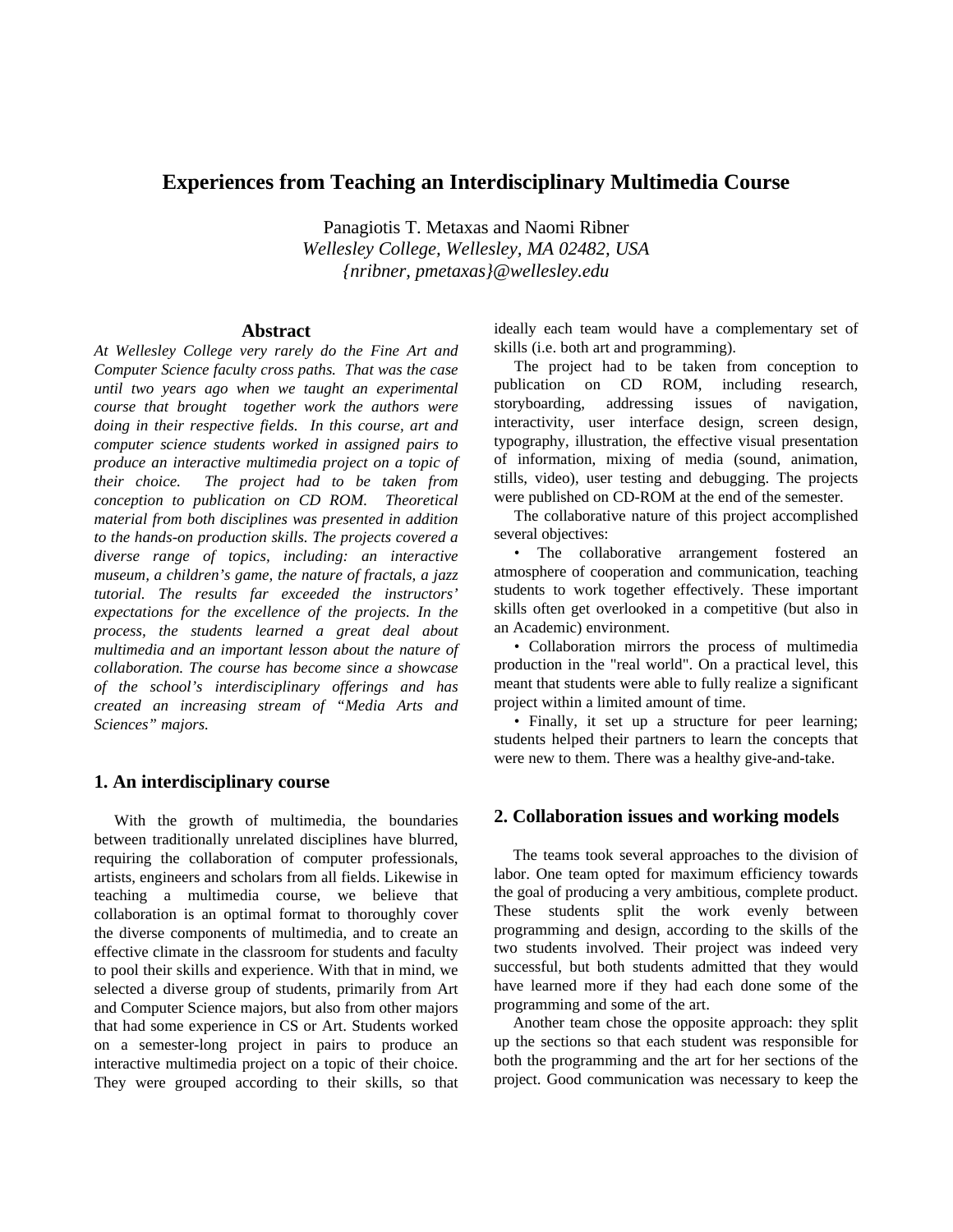project consistent, but much of the work was done independently. The resulting project was excellent, but in this case, the benefits of the collaboration experience were concentrated in the design period. Nonetheless, this could be the method of choice for a team that does not really see eye to eye.

A third working model was best represented by the team whose credits listed one partner as the Senior Designer and Junior Programmer, and the other partner as the Senior Programmer and Junior Designer . Most of the teams took this approach which we believe produced a greater educational benefit than the previous two. Clearly, this model is the one the instructors prefer and encourage.

The first time we taught the course, we had left it up to the students to determine their own strategy. With hindsight the second time around, we focused more attention on the collaboration process. We strongly believe that the latter is an important educational aspect that should be stressed. In collaborative projects, the one issue that tends to arise is the equality of effort invested by the partners. We have recommended that students create a contract which can be reassessed at any time throughout the semester so that no one student feels like she is doing "all the work". At the first sign of communication problems in a partnership, we suggest a meeting of the team with an instructor to mediate so as to nip a potential problem in the bud. This approach seems to work well.

Another issue that needs to be addressed in student collaboration projects is whether or not to permit students to choose their project partners. We had permitted such partnerships in the past in other computer science courses that were not as work intensive as this one. The first time we taught this course, two of the teams were self-selected pairs of good friends. Although they did have complementary skills, we found that it did not seem to be an advantage to have friends working together in a demanding project. In fact, these two teams produced projects that were below their perceived abilities, and not as successful as the others. Our theory is that when the project needs to "go into overdrive", friends will not push friends until it is too late. The second time around the instructors formed the teams according to their perceived abilities and did not allow the students to switch partners once made the assignments were made. Interestingly, students are willing to try it without complaining, when they see it as a course policy.

In an effort to facilitate peer learning and interaction early on, we structured several short assignments that required work in small groups at the beginning of the semester. At the first class session, the students were divided into groups of four, and given a selection of professional-level multimedia applications to assess. They had to interact among themselves before presenting their analysis to the whole class. Exercises of this nature help to facilitate the group process for students who have been well trained for [are more attuned to] independent work in a classroom environment in which they are in direct competition with their classmates.

Throughout the semester, work-in-progress critiques are scheduled, which function according to the model of studio art critiques. It is stressed that their participation in the role of feedback provider is just as critical as their participation in the role of presenter. The critique encourages further interaction amongst the students, involving them in the progress of the other projects. While the art students are well accustomed to this format, the computer science students need some adjustment to this process. This is probably due to the fact that, despite Knuth's teachings, CS students often think in terms of a correct or incorrect program, and rarely in terms of programming elegance.

The critique sessions also proved to be a good time to incorporate discussion about methods of user testing in real world multimedia production. This was especially useful last year since we did not have sufficient time at the end of the semester to adequately address user testing. This was not a problem the second year, as we increased the length of the class sessions to twice its regular length. The idea is that half the time is spent on lecturing, and the other half is devoted to tutorials, workshops and outside visitors.

### **3. Course contents**

It should be stressed that the course was not solely focused on production. Although the students necessarily needed substantial instruction in techniques and skills, there was a major focus on the theory behind the design and the programming. This theory was presented, of course, from two very different (sometimes conflicting) viewpoints, reflecting the instructors' experience and background. Interestingly, the students viewed this as one of the more notable positive characteristics of the course.

We have divided the course into five major components, which are presented in an interleaved fashion.

• The first component provides an overview of Multimedia through case studies and introduces programming methodologies for Lingo, Macromedia Director's programming language, used throughout the course.

• The second component presents the theory behind the development of Hypermedia including principles of user interfaces and visualizations of quantitative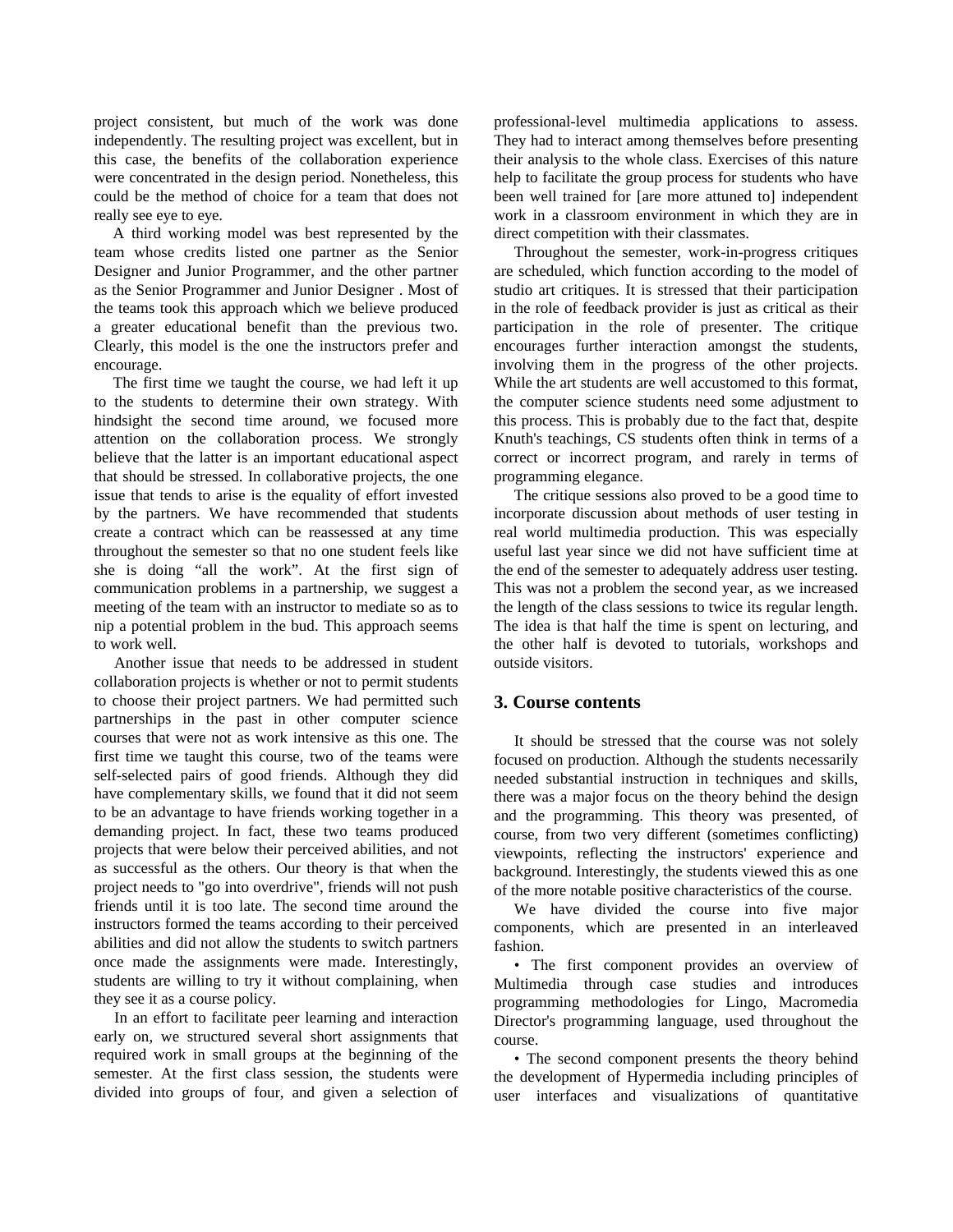information, navigation techniques, story development and storyboarding. We also address the appropriateness of multimedia applications for the intended purpose: for instance, when should a book be a book?

• Design issues comprise the focus of the third component of the course, addressing issues of typography, design fundamentals, and color theory.

• The fourth component is concerned with media technology, and offers the hands-on skills and background material for working with images, sound, video and animation.

• The fifth and final component of the course considers a philosophical perspective on multimedia, touching upon the impact of technology on publishing, art, education, communication, copyright issues, ethics and society in general. If there is time and student interest, the course discusses the World Wide Web and related issues.

Taking advantage of the growing activity in multimedia in the Boston area, the classwork and presentations were supplemented by field trips to multimedia research labs and local companies. Students met with multimedia professionals (digital artists, computer animators, copyright lawyers, multimedia developers) and saw the development process in action.

We mention here some of the changes in the structure of the course the second time we taught it. We doubled the contact hours of the course and organized it in a laboratory/studio format. The first 70 minutes of a twoand-a-half hour period is designated for lecture, while the remaining time is dedicated to hands-on tutorials, workshops interaction and visiting speakers. We use a high-tech room containing a machine connected to a Barco projecting system and 16 top-of-the-line Macintosh computers, one per student in the course (the first year, students shared computers). We also make use of other computing facilities on campus. As we are about to embark on a third time offering the course, we intend to allow more flexibility in the 'workshop' nature of the various skills, in order to accommodate varying degrees of prior experience amongst the students of such varied backgrounds.

# **4. The projects**

The topics chosen by the class were very varied in subject and in audience. We mention here just a few selected projects implemented the first two times we offered the course. A complete set, along with a substantial body of online material developed and used in the course, can be found in the course's web page:

http://www.wellesley.edu/CS/courses/CS215/

### **4.1. "Language Diversity at Wellesley"**

The student population at Wellesley College comes from many countries around the world. This team interviewed students whose native language was other than English, videotaped them saying the phrase "I Love You" in their native language, and provided a means for the user to learn to say the phrase.



**Fig. 1.** Sample screen shot from "Language Diversity at Wellesley" by Katy Ong and Janet Lee.

The user could record his/her own voice and play it back for comparison with the native speaker. The students also presented writing samples in each of the languages, using a pen-pal metaphor. World maps indicated where the language is spoken, and seamless montages of background images provided a flavor for the various cultures represented. This was a beautifully designed interface with engaging original artwork. (See Fig. 1.)

### **4.2. "The fractal factory"**

This project presents the novice with an introduction to fractals. The interface uses the metaphor of a factory. The user signs in on a time card and then has the option of proceeding to the archives (where fractals are explained, accompanied by animated examples of fractals), the Observation Deck (where one can observe fractals as seen in nature), or to the fractal machine. It is the latter feature that flaunts the programming talents of these students. The user enters values for the various parameters requested, and then watches as the Fractal Machine creates the "custom made" fractal on the screen in real time. While every project required problem solving skills in order to break down the problem into manageable, communicating pieces, and implement them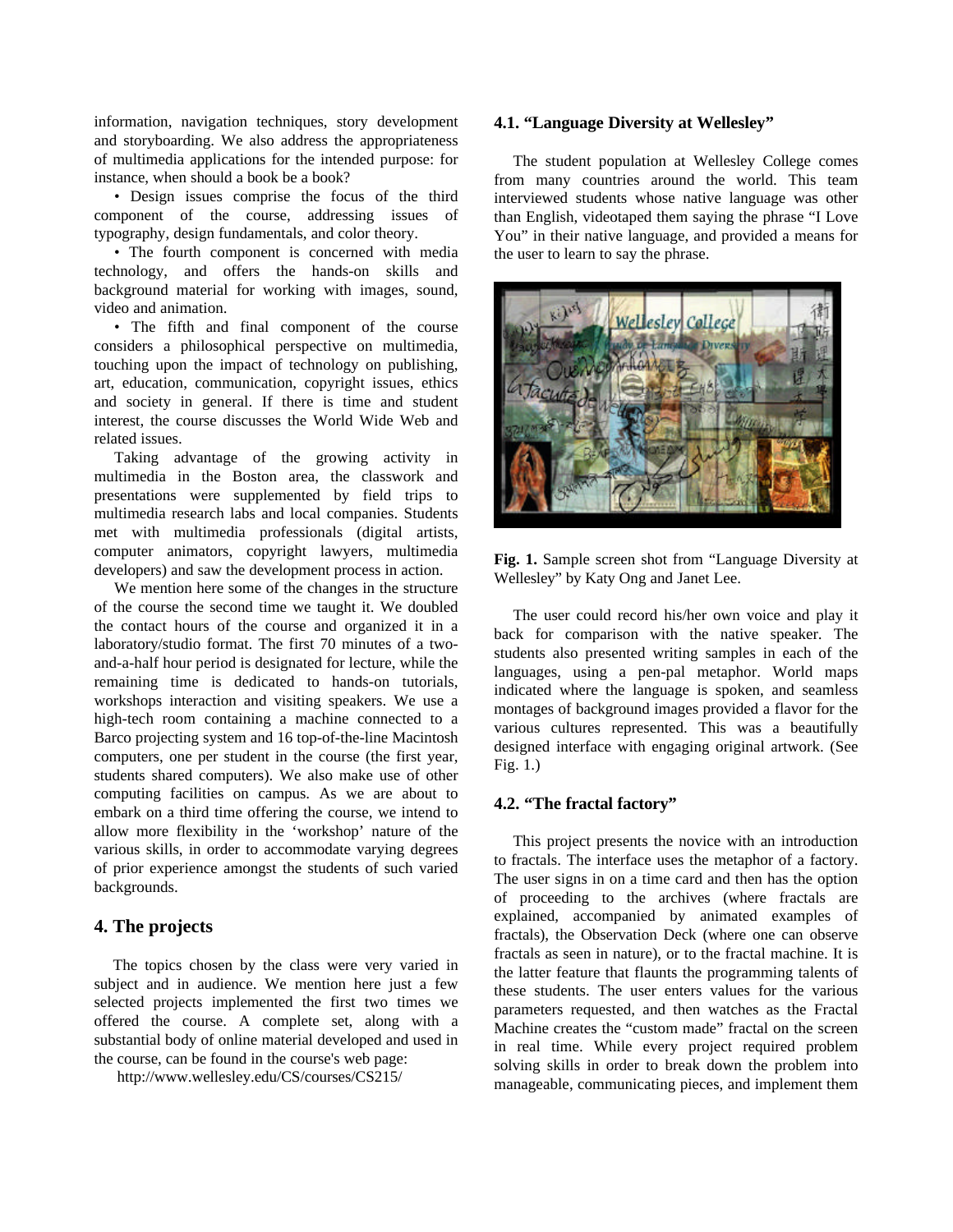in independent modules, this project required more serious programming in order to calculate and display the custom fractals on demand. (See Fig. 2.)



**Fig. 2.** Sample screen shot from "The Fractal Factory" by Alta Lee and Lila Kanner.

# **4.3. "Brainstorm"**

This project is an interactive thought journal. It was designed to encourage college students to develop their writing skills through a series of interactive experiences that would pose thought provoking questions. The Journal can be accessed at any time, and edited. (Fig. 3.)



**Fig. 3.** Sample screen shot from "Brainstorm" by Achieng' Reggy and Catherine Wu.

# **4.4. "Into the woods"**

"Into the Woods" is a game that is loosely based on the musical of the same name. The player interacts with

fairy tale characters in their trip through the woods on a quest to collect items to bring to a wicked witch. Both students contributed to the art and the programming, producing a project that is aesthetic, humorous and enjoyable to use, and a programming accomplishment. (See Fig. 4.)



**Fig. 4.** Sample screen shot from "Into the Woods" by Caroline Tsai and Kristine Olson.

# **4.5. "Not quite everything you wanted to know about Jazz"**



**Fig. 5.** Sample screen shot from "Not wuite everything you wanted to know about Jazz" by Tracie Lee and Yelena Nakhimovsky.

This was amongst the more substantial projects. Both instructors learned a great deal about jazz by the time the project was completed. The navigation was carefully and aesthetically designed. Voiceovers help to personalize the experience. The graphics create an atmosphere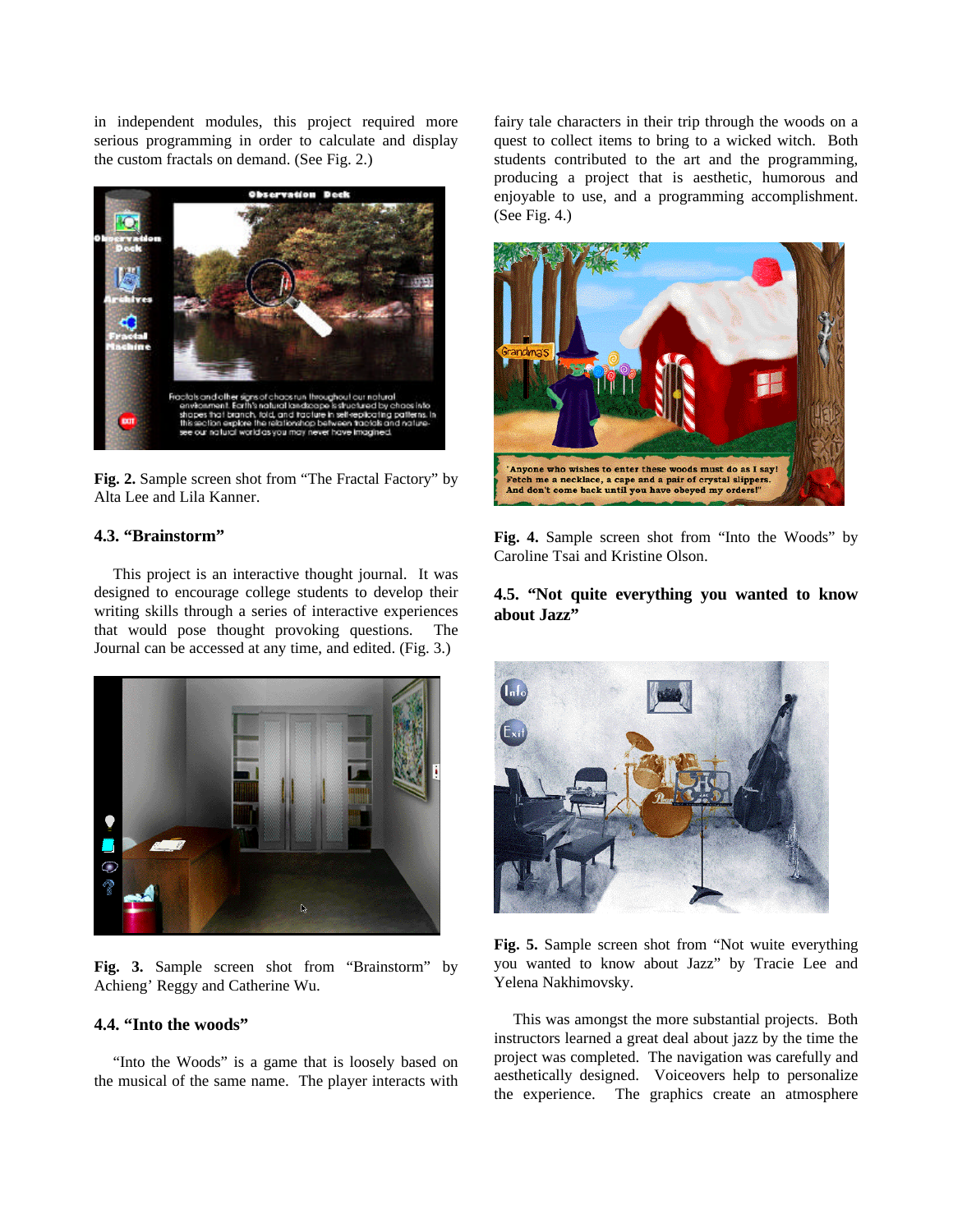consistent with their metaphor of a jazz club and rehearsal room. The climax is the opportunity for the user to be "on stage" and "improvise" with the band. (See Fig. 5.)

Overall, the students initially aimed very high in their project proposals, and had to scale back in order to realistically accommodate the time constraints of the semester. Nonetheless their excitement and motivation to realize their ideas was very high. Some groups set out to prove that they could indeed accomplish their original proposal in spite of our warnings, and in fact, they did.

The first year we taught the course, students worked in a small lab that was housed in the Art department. While it was not the ideal setting, it was, however, a place in which they were the primary, nearly exclusive users. Working in close proximity, the students were witness to the development of their classmates' projects, and often directly involved in the other projects during the brainstorming, troubleshooting, and critiquing sessions that happened spontaneously at all hours of the night. Excitement about the projects escalated as the deadline for completion neared. By the end of the semester, the collaborative effort had extended beyond the individual teams. Thus, the CD burning party was a celebration of a collective accomplishment. Before burning the CD-ROM, the projects were linked through a single interface giving them a unifying theme.

The second time we taught the course, we could negotiate a room that was more fit for lecturing. It was, however, shared with other classes and so it was not serving us well as a lab and development area. Next time we will try to get the best of both worlds. The success and visibility of this course will probably help us in this.

### **5. Course development**

The idea for an interdepartmental multimedia course was conceived at a reception for faculty publications, when the instructors discovered, not quite by accident, that their teaching interests, projects in multimedia, and in fact, list of students, significantly overlapped. Both of us were faculty advisors for an increasing number of students proposing independent majors in "Media Arts and Sciences" or "Multimedia Studies". These students were enrolling in relevant courses from the Art, Computer Science, Sociology, Music and Philosophy departments or taking courses at MIT's Media Lab (Wellesley College has an exchange program with MIT), to piece together an independent program of study. Others were double majoring in Art and Computer Science, fulfilling the hefty requirements of both

departments. Both of us had come to recognize that there was a great gap in the curriculum.

The Art Department had only one related course: a relatively new offering in Electronic Imaging, in which the computer is used as a fine art tool. Some sections of 2-dimensional design and photography classes used the computer for portions of the coursework. Students from these courses, excited by the technology, wanted more. Several students did animation projects as an extension of their work in Electronic Imaging, but teaching animation was beyond the scope of that course. The only options for further study of digital media within the Art Department were independent study projects or thesis projects. Furthermore, it was clear that these students would benefit from input from the computer science department.

Meanwhile, the Computer Science was offering two courses aimed at different groups of students: An introductory ("CS0") computer science course culminating in HyperCard projects (this course has now switched to JavaScript) while focusing on humancomputer interaction, interactivity and functionality; and a traditional Computer Graphics course with a significant 3-D design component. The CS instructor felt that students could very much benefit from some guidance in the design of their projects, but it was beyond the scope of his course and the ability of the instructor.

We agreed that students in both departments needed a course in multimedia as a logical next step in their studies. We recognized that a multimedia course offered by the Computer Science department would be very different from a course of the same name offered by the Art Department. While there are merits to teaching within a single discipline, we were interested in exploring the possibilities of teaching with a multidisciplinary approach, aiming for a richer classroom experience for the students. Thus we joined forces and applied to Wellesley College's Educational Research and Development funding committee for support of an experimental multi-disciplinary course in multimedia.

Ideally, our course would be but one of a cluster of related courses. The students who would take the multimedia course would already have taken courses in electronic imaging and programming. There would also be courses in animation and desktop video. Unfortunately, adding courses in a tight curriculum is an interdependent process, particularly complicated when departments are required, as in our case, to keep their number of course units constant. Despite these difficulties, with the help of many excited students and with the support of the administration and the two